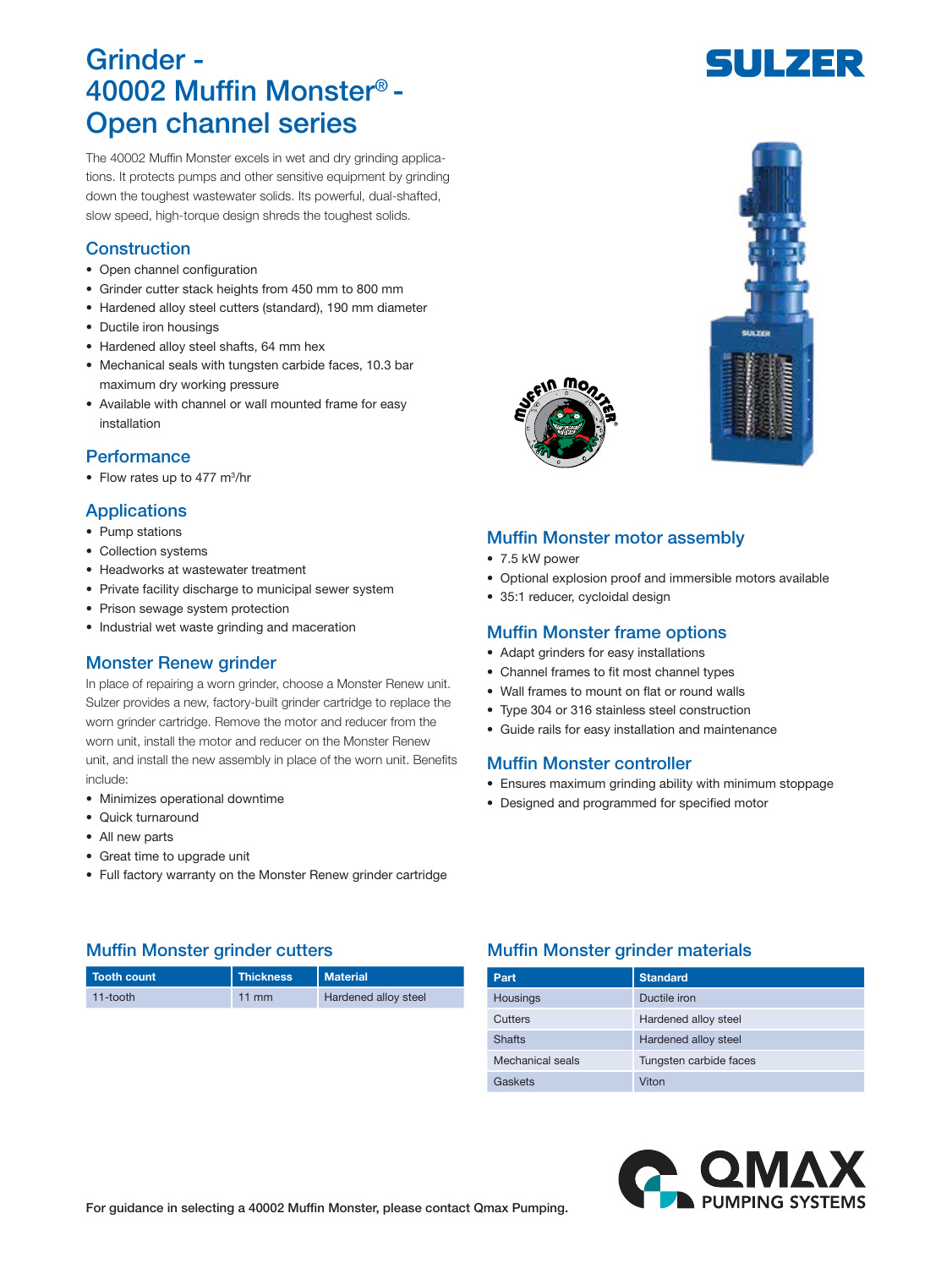

 $H_{down} =$  downstream head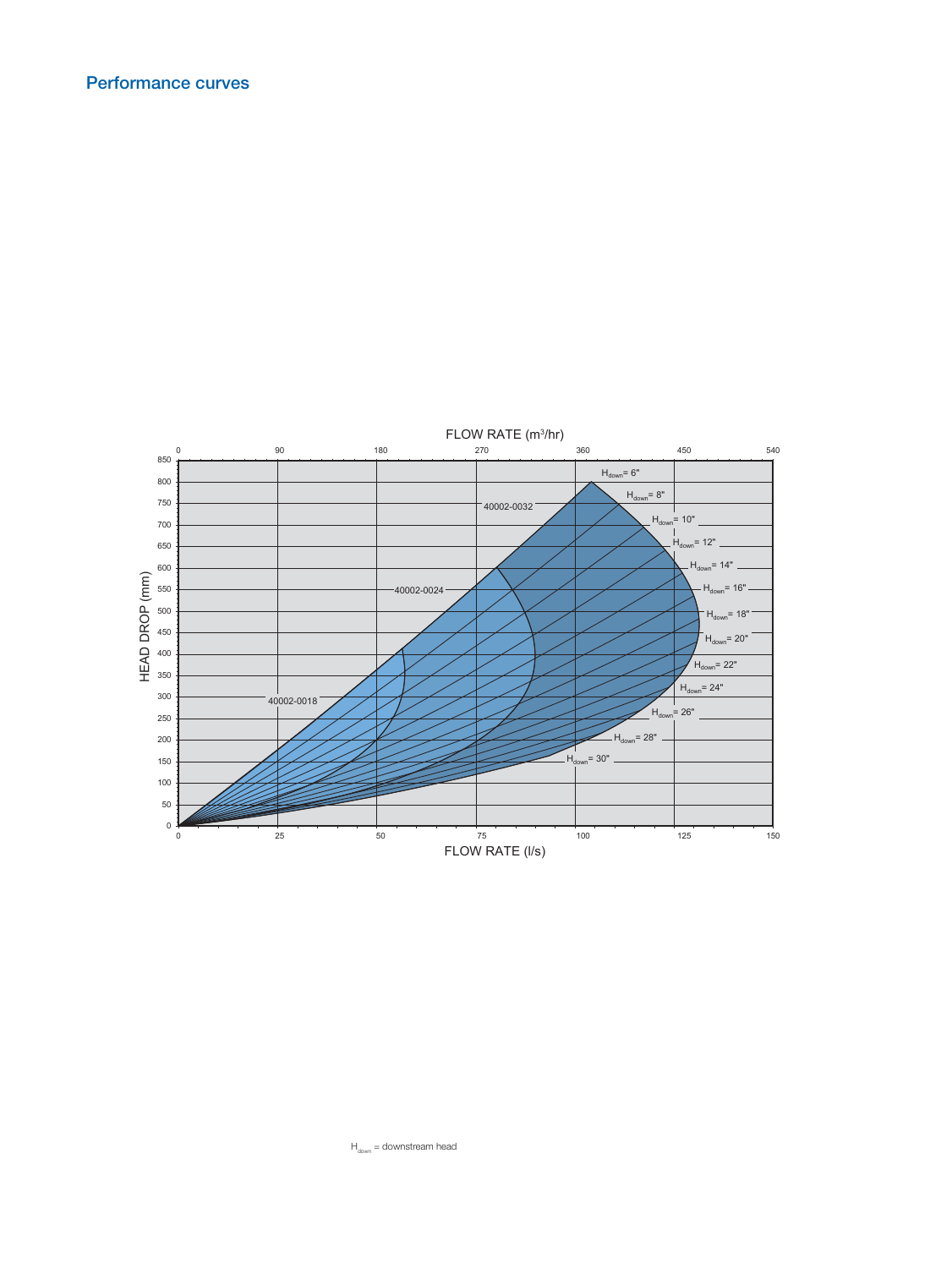

| Open channel<br>model | Flow rate $1$<br>$- m3/hr$ | <b>Head drop</b><br>$-$ mm | Standard dimensions <sup>2</sup><br>$-$ mm |          | Approximate<br>net weight<br>- kg |      |     |
|-----------------------|----------------------------|----------------------------|--------------------------------------------|----------|-----------------------------------|------|-----|
|                       |                            |                            | A (IP55)                                   | A (IP68) | B.                                | c    |     |
| 40002-0018            | 207                        | 203                        | 1704                                       | 1816     | 457                               | 768  | 533 |
| 40002-0024            | 327                        | 406                        | 1882                                       | 1994     | 610                               | 946  | 619 |
| 40002-0032            | 477                        | 457                        | 2050                                       | 2162     | 813                               | 1114 | 708 |

1. Flow based on optimum channel conditions. Consult factory for analysis of application.

2. Drive dimensions are a maximum based on a unit with a 7.5 kW drive. Extended drive shafts are available on request.